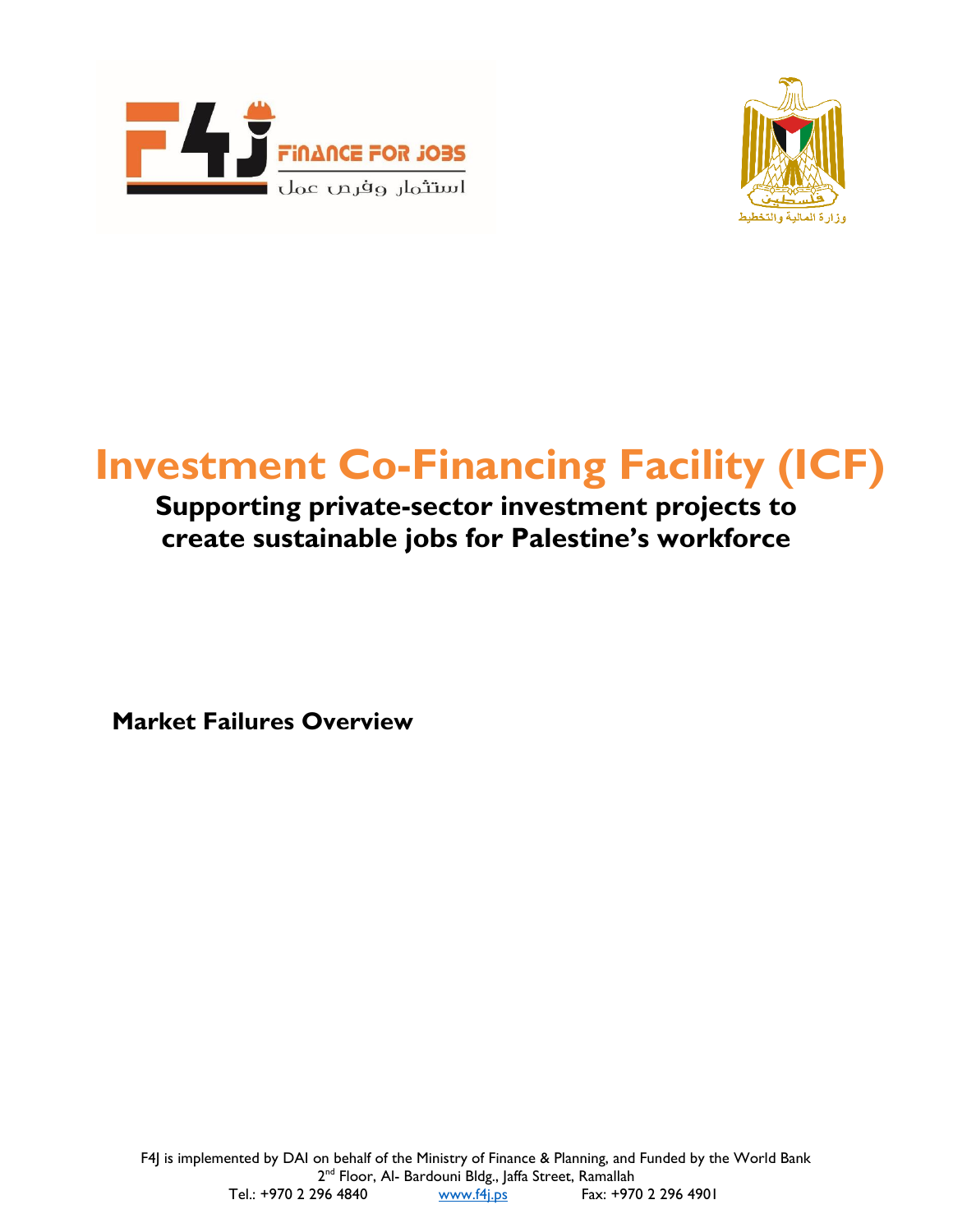The Finance for Jobs (F4J) Series of Projects (SOP) has as its development objective the testing of innovative financial products that can foster increased private sector investment and job creation in the Fragile and Conflict-Affected (FCV) setting that characterizes West Bank and Gaza (WB&G). A key proposition of the F4J is that the creation of jobs through private sector investment generates benefits above the market returns to the factors of production (capital, labor and land). Moreover, in instances where the market returns would not be sufficient for the investment to take place, because of elevated FCV risks, market and/or institutional failures, these benefits constitute additional social returns that can justify and merit public financing support to enable the investment to proceed and the benefits to be generated. On this basis the F4J is testing a financial product (herein referred to as a Investment Co-Financing Facility - ICF) that would - in order to leverage private investment with the objective of creating sustainable new jobs - provide the marginal financing needed so that a fundamentally sound commercial private investment (that falls short of financial viability due to the FCV risks and/or other market/institutional failures can proceed. The allocation of ICF funding would be conditional on eligibility and performance criteria.

This discussion note further explains the ICF – both its rationale and how it is proposed to function. It comprises the following sections: (i) the rationale for extending public financing to private investment to create jobs in FCV setting;

## **The Rationale for Targeted Job Creation Initiatives in Fragile, Conflict and Violence-affected environments**

Jobs constitute a high priority for the FCV agenda. Given their contribution to household earnings, productivity and economic growth, and positive feedback loops on social cohesion and reducing the risk of violence, jobs can play a very important role. The 2011 World Development Report, highlights the additional threat to stability that arises from joblessness and the resultant increased risk of criminality, violence and radicalization that can come with unemployment. The jobs environment is particularly challenging in the FCV context, where high political, economic and social risks, together with weak institutional capacity and limited financial resources can seriously impede recovery and reconstruction. This provides a prima facie reason to prioritize initiatives that can foster increased job creation that can meet the job aspirations of the working age labor population and mitigate against these threats.

The framework also responds to the WBG's IDA17 commitment to "develop a more realistic medium to long-term framework for inclusive growth and jobs in FCS" that would broaden the WBG's perspective beyond fostering a better investment climate, and toward embracing a stronger focus on shared growth and economic opportunity. The note was jointly prepared by the Jobs Group and the FCV CCSA.

As the Jobs World Development Report 2013 suggests, a framework for job creation critically includes establishing a conducive macro-economic environment that encourages the private sector investment that generates jobs and fostering the development of a labor market that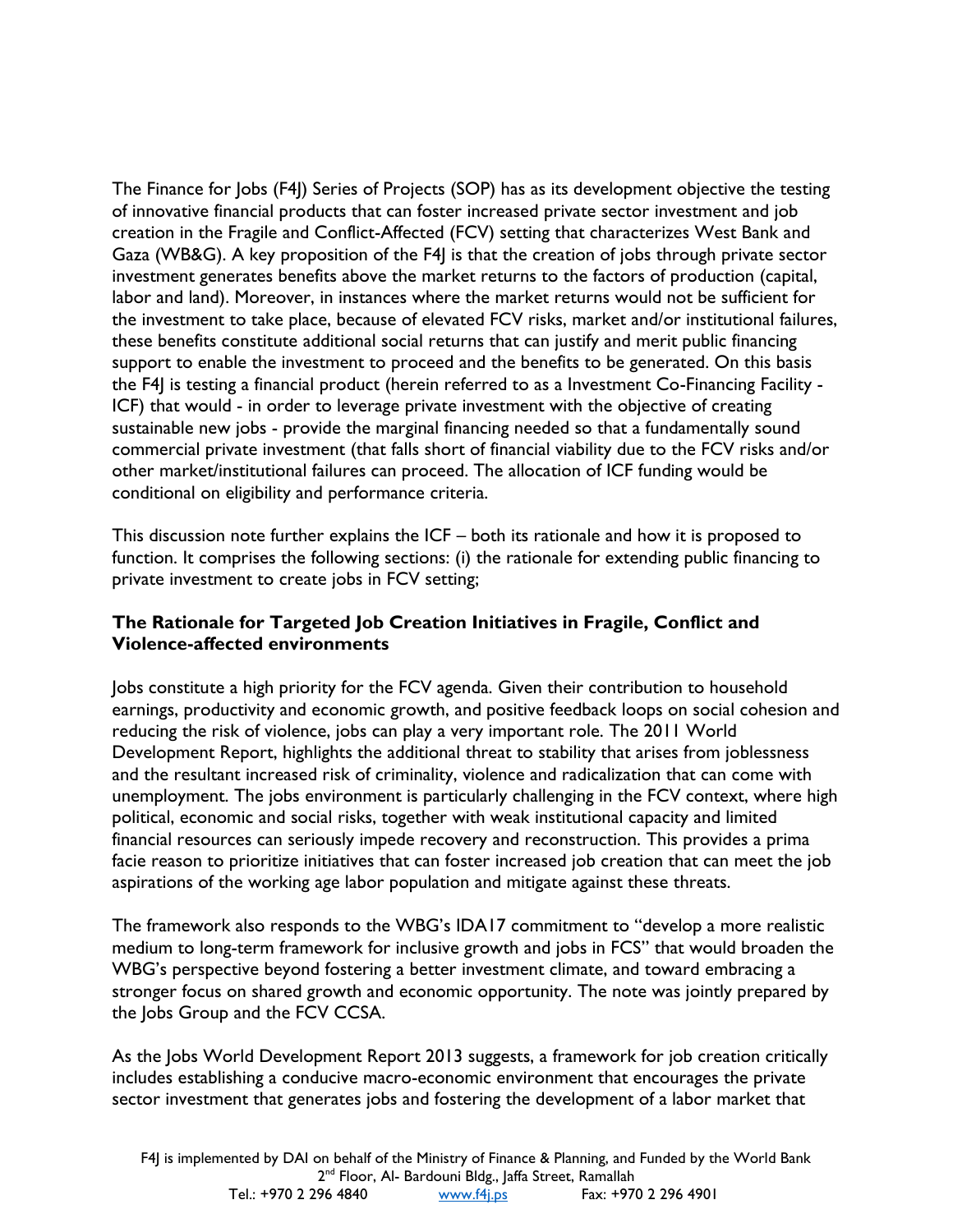delivers the skills and abilities that the private sector need and provides the safety nets and support that the labor force need. However, in FCV settings in general, and in WB&G in particular, the extent to which these reforms can be undertaken and the impact they can have are impeded by exogenous constraints (e.g. Israeli access and mobility policies, tax revenue controls) as well as deep-lying political and capacity constraints of the PA.

The challenge in WB&G, from the private sector perspective, is that the highly risky business environment and market and government failures increase costs, reduce demand, and compromise the return of investment. Even where it is a fundamentally sound commercial venture, high risk, high cost, and low and uncertain demand imply a reduced rate of return, and hence, lead to low overall investments and job creation. The market and institutional failures facing the private sector in WB&G are myriad, including:

- **1. Factor market failures**:
- **Limited financing available in the financial sector**  in terms of tenor, price. What is available significantly circumscribes investor options and reduces appetite for longer term investments that entail given a range of risks specific risks;
- **Shortfalls in public infrastructure**  that would, in more normal market setting, be provided by the public sector, to support economic activity but which is not feasible in West Bank\Gaza setting due to constraints on PA budget and inability of the nonsovereign PA to raise funds on capital markets;
- **Labor market weaknesses**  shortages of suitably trained job seekers arising from information asymmetries, normally mitigated through targeted government support (including training, job search etc.) which is not feasible due to PA fiscal constraints.
- **2. Institutional failures:**
- **Lack of control over trade borders**  requiring importers and exporters to operate through Israeli intermediaries at mark-ups estimated between 2-10%;
- **Non-honoring of government obligations** including provision of power in Gaza due to absence of fuel etc., attributable to fiscal and mobility constraints (e.g. transportation between West Bank and Gaza and within Areas B,C in West Bank).
- **3. Greater probability of force majeure events**:
- **Security actions that can result in border closures and destruction of assets**  requiring private sector to delay projects, replace assets, etc.;
- **Government of Israel Dual Use policy.** This can result in a range of additionally heightened risks to investors. This includes: (i) cost and quality risks to capital equipment due to confiscation of assets, resulting in delay to investments and replacement purchases, often with sub-optimal and less effective inputs; (ii) construction risks due to dual use limitations on access to materials; (iii) commercial risk due to constraints on mobility and marketability of good production that depends for profitability on scale and access to markets between and outside of West Bank and Gaza.